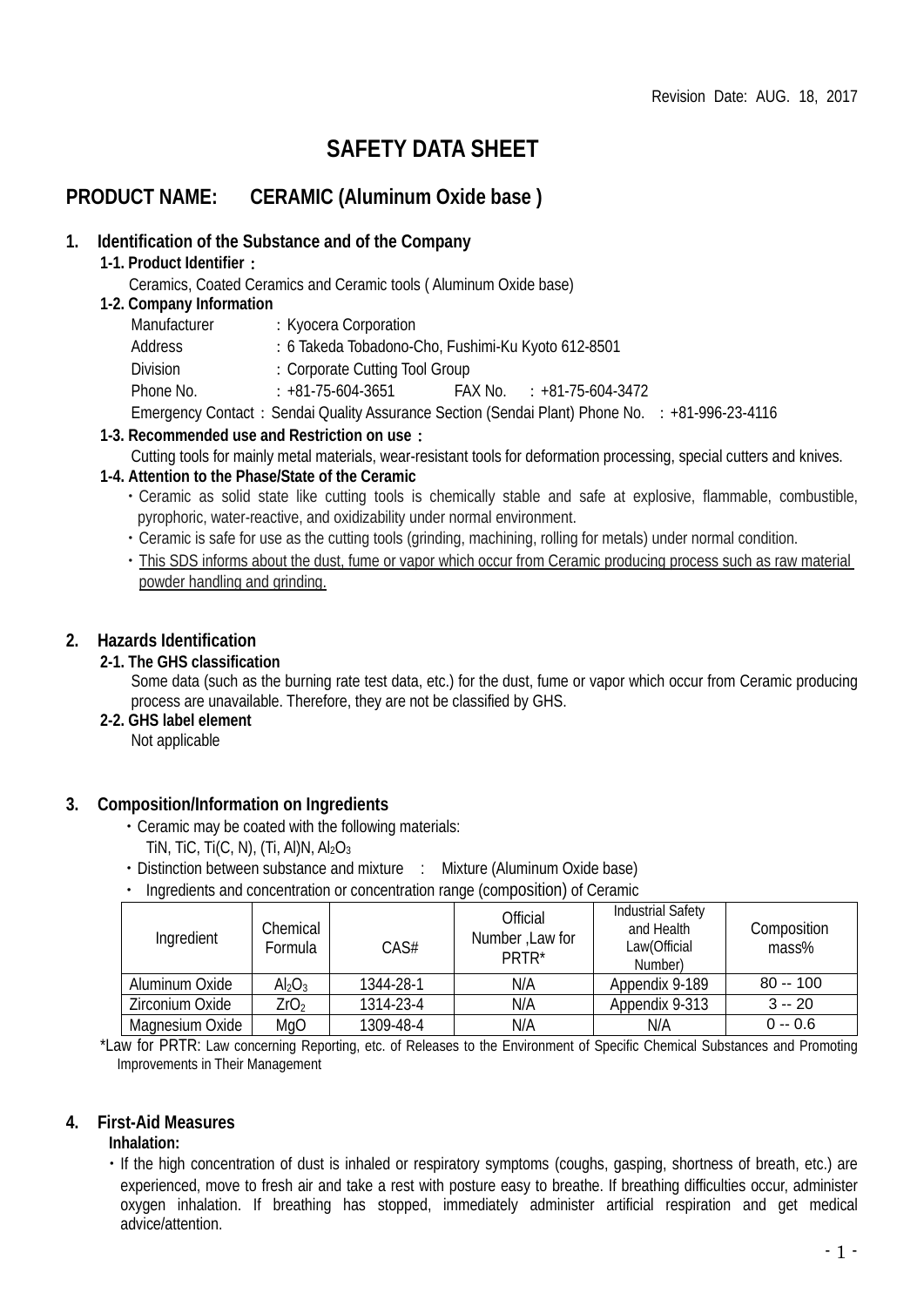・If irritation or rash persists, get medical advice and attention.

#### **Skin Contact:**

- ・If dust is contacted with skin, take off contaminated clothing and rinse the affected area with soapy water thoroughly.
- ・If irritation or rash persists, get medical advice/attention.

# **Eye Contact:**

- ・If dust is in eyes, immediately wash away with clean water (remove the contact lenses if possible).
- ・If irritation persists, get medical advice/attention.

# **Ingestion:**

・If a large amount of dust is swallowed, get medical advice/attention after ingesting plenty of water to dilute.

# **5. Fire-Fighting Measures**

#### **Extinguishing Media**

・To extinguish the fire of dust, use dry sand, expanded vermiculite, dilatable perlite, ABC type (general, oil, electric fire) powder extinguishers or water (no water allowed for the dust containing cut powders of light metal such as magnesium and aluminum).

#### **Special Protective Actions for Fire-Fighters**

・In fighting a fire, wear a protective clothing, dust-proof respirator or respiratory protective equipment.

# **6. Accidental Release Measures**

#### **Personal Precautions**

・It is recommended that someone who cleans dust should wear clothing and respiratory protective equipment to minimize exposure.

# **Environmental Precautions**

・Dispose of dust as industrial wastes and prevent release in water systems.

#### **Containment and Cleanup Methods and Equipment**

・If there is dust which occur from Ceramic producing process, isolate the area and remove with a cleaner equipped with a filter which can take up fine particles very efficiently. If appropriate removing methods are not available, sweep with water sprayers or wet mops.

# **7. Handling and Storage**

#### **Handling**

- ・Ceramics are a stable material and are not considered to be a physical or health hazard. However, there is the possibility of causing skin problems when contacting the dust or grinding fluid containing ceramics for long hours or repeatedly.
- ・When grinding or machining this product, minimize the exposure of the dust and sludge by local exhaust ventilation and other protective devices.
- ・Wash hands thoroughly after handling, before eating or smoking. Do not eat, drink and smoke at the handling area.
- ・Periodic medical examination is recommended for individuals regularly exposed to dust or mist.

#### **Storage**

・Avoid sudden changes of temperature and high humidity for storage.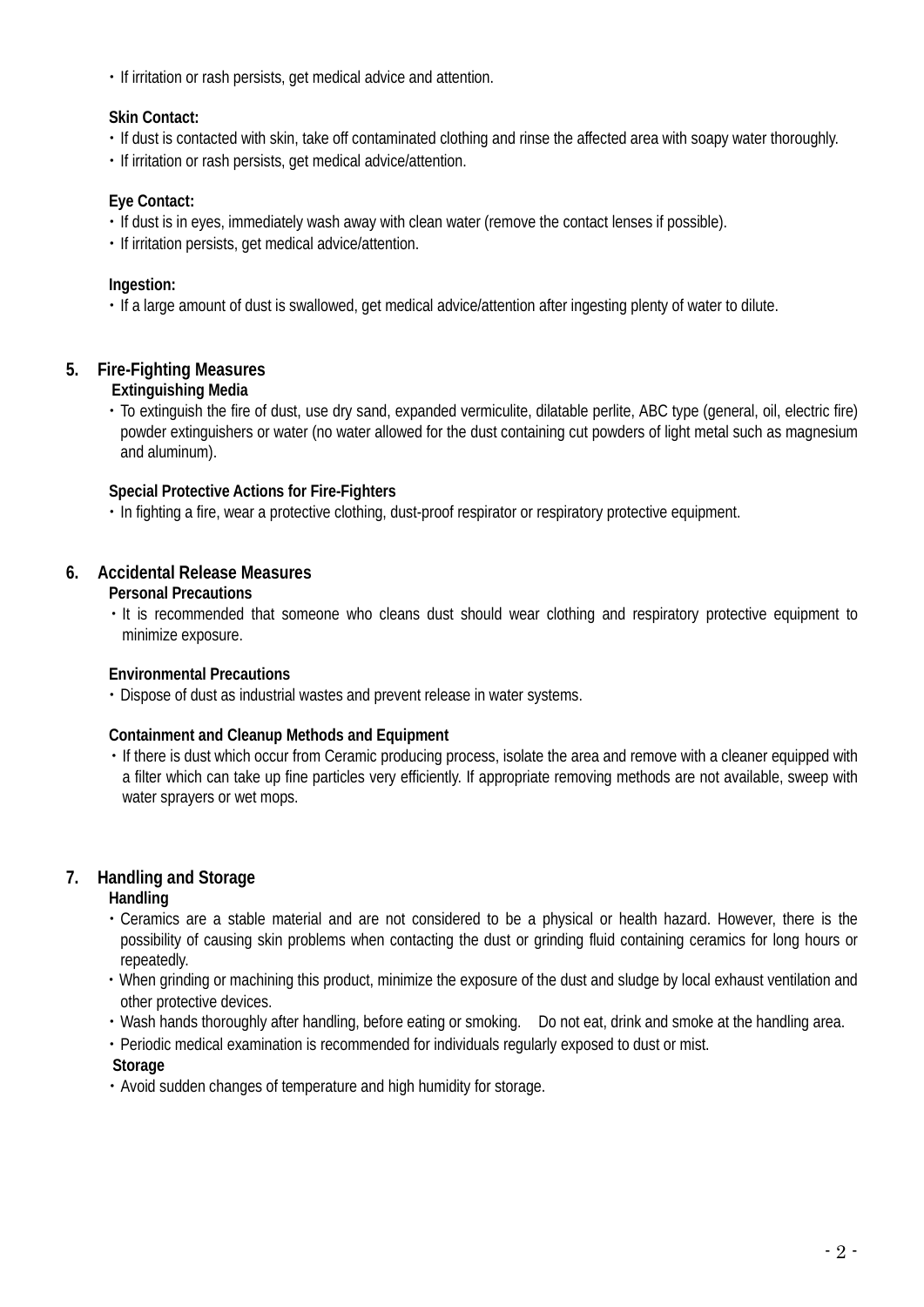# **8. Exposure Controls/Personal Protection**

#### **Exposure Prevention**

・Permissible concentration in working environment (reference value)

|                 | Chemical                    | OSHA*PEL*                  | ACGIH*TLV*                 | JSOH*OEL*               |
|-----------------|-----------------------------|----------------------------|----------------------------|-------------------------|
| Ingredient      | Formula                     | mq/m <sup>3</sup>          | mq/m <sup>3</sup>          | mq/m <sup>3</sup>       |
|                 |                             | (Metal dust concentration) | (Metal dust concentration) | (Respirable dust conc.) |
| Aluminum oxide  | $\mathsf{Al}_2\mathrm{O}_2$ |                            |                            | N/A                     |
| Zirconium oxide | ZrO <sub>2</sub>            | 5(as Zr)                   | 5(as Zr)                   | $0.5$ (as Zr)           |
| Magnesium oxide | MgO                         |                            |                            | N/A                     |

\* OSHA: Occupational Safety & Health Administration U.S. Department of Labor

- \* PEL: Permissible Exposure Limit
- \* ACGIH: American Conference of Governmental Industrial Hygienists Inc.<br>\* TLV: Threshold Limit Value
- Threshold Limit Value
- \*JSOH: Japan Society for Occupational Health
- \*OEL: Occupational Exposure Limit<br>\* N/A: Not Applicable
	- Not Applicable

Respiratory Protection: Dust-proof respirators and respiratory protective equipment are recommended.

- Hand Protection: Protective gloves for dust are recommended.<br>• Eye Protection: Protective glasses for dust are recommended
- Protective glasses for dust are recommended.
- ・ Skin/Body Protection: Avoid direct skin contact.

Clean up deposited dust on clothing, rags, etc. by washing or absorbing with suitable

filters but not by whisking off. Change the contaminated clothing into clean one.

#### **Hygiene Measure**

Wash skin thoroughly after handling.

#### **9. Physical and Chemical Properties**

| Appearance:           | White color                                                               |
|-----------------------|---------------------------------------------------------------------------|
|                       | (In case of the coated Ceramic, the appearance color is often different.) |
| Odor:                 | <b>Odorless</b>                                                           |
| pH:                   | No data available                                                         |
| Melting Point:        | No data available                                                         |
| <b>Boiling Point:</b> | No data available                                                         |
| Flash Point:          | No data available                                                         |
| Vapor Pressure:       | No data available                                                         |
| Specific Gravity:     | $3.5 - 4.5$                                                               |
| Solubility:           | Insoluble                                                                 |

# **10. Stability and Reactivity**

A grain of dust which occur from Ceramic producing process is very fine and under the specific conditions in which the dusts are mixed with grinding oil with low flash point, it is possible to become pyrophoric. If dusts under very flammable conditions are dispersed in the air, it is possible to explode.

| Reactivity:                                                                                                    | It dissolves in an acid and an alkali in very small quantities.                      |
|----------------------------------------------------------------------------------------------------------------|--------------------------------------------------------------------------------------|
| Chemical stability:                                                                                            | The product concerned is in a solid state, and there are not explosiveness,          |
|                                                                                                                | inflammability, combustibility, spontaneous combustibility, water-reactivity, and an |
|                                                                                                                | oxidation nature, and it is chemically stable under the usual environment.           |
| Possibility of hazardous reactions: None                                                                       |                                                                                      |
| Conditions to avoid:                                                                                           | Contact with the following incompatible materials.                                   |
| Incompatible Materials:                                                                                        | Oxidizing substances (Strong oxidants, Strong acids, etc.)                           |
|                                                                                                                | Others (Strong base, etc.)                                                           |
| ilian de la componencia de la componencia de la componencia de la componencia de la componencia de la componen |                                                                                      |

**Hazardous decomposition products:** None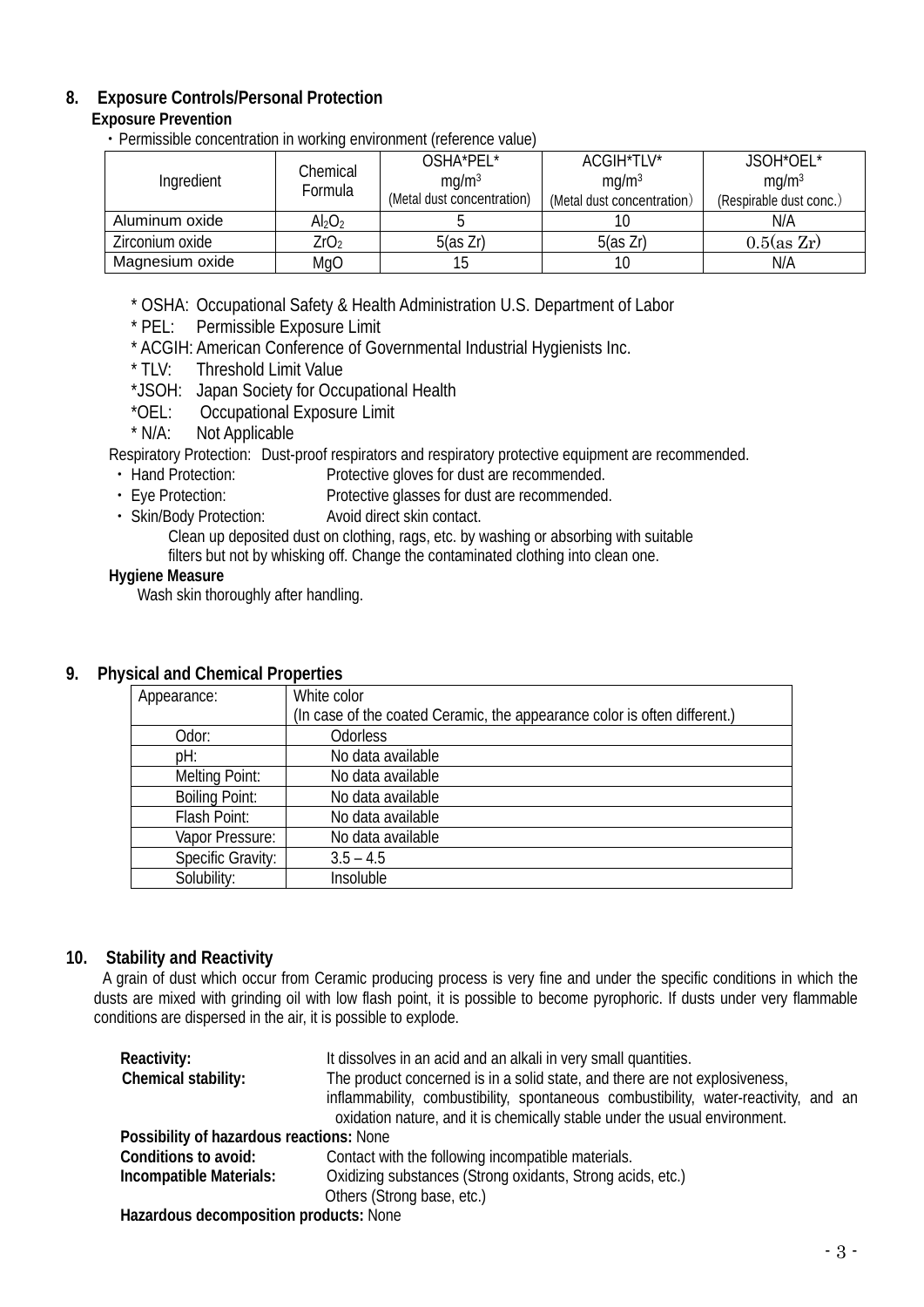# **11. Toxicological Information**

**Acute Toxicity:** <br> **Acute Toxicity:** <br> **Skin Corrosion/Irritation:** <br> **No data available on Ceramic Serious Eye Damage/Eye Irritation:** <br> **Respiratory or Skin Sensitization:** No data available on Ceramic **Respiratory or Skin Sensitization:** <br> **Respiratory or Skin Sensitization: No data available on Ceramic**<br>
No data available on Ceramic **Germ Cell Mutagenicity:**<br>**Carcinogenicity: Carcinogenicity:**  $\qquad$   $\qquad$  No data available on Ceramic Reproductive Toxicity:  $\qquad$  No data available on Ceramic **Specific Target Organ Toxicity/Systemic Toxicity: (Single Exposure)** Specific Target Organ Toxicity/Systemic Toxicity: No data available on Ceramic **(Repeated Exposure) Aspiration Hazard:** 

No data available on Ceramic<br>No data available on Ceramic No data available on Ceramic<br>No data available on Ceramic

#### **12. Ecological Information**

**The aquatic environment acute hazard**

• Not reported on Ceramic

**The aquatic environment chronic hazard**

- Not reported on Ceramic
- **Mobility**
- Not reported on Ceramic

#### **13. Disposal Considerations**

#### **Safe and environmentally desirable disposal method**

 For disposal, conform to the applicable laws regarding industrial wastes such as 'Waste Disposal and Public Cleansing Law' and relevant local by laws.

#### **14. Transport Information**

| No transport regulations in Japan. |  | In other region, follow the local regulations. |
|------------------------------------|--|------------------------------------------------|
| United Nations Number              |  | Not applicable                                 |
| United Nations classification      |  | $\therefore$ Not applicable                    |
| Marine Pollutant                   |  | Not applicable                                 |

#### **Special Safety Measures**

When transporting the dust which occur from Ceramic producing process, make sure that there is no damage or corrosion or leakage of the container, to ensure implementation of the prevention of collapse of cargo.

#### **15. Regulatory Information**

- **Industrial Safety and Health Law, Ordinance on Prevention of Hazards due to Specified Chemical Substances**
	- **Aluminum oxide** : The substances are defined in [the Article 57-2 of the Act,](http://www.jniosh.go.jp/icpro/jicosh-old/japanese/country/japan/laws/01_occ/05b.html#lawA57b) and the aluminum oxide is listed by No.189 in Appended Table 9 in the Article 18-2 of the Enforcement Order as "Dangerous or Harmful Substances to Be Notified their Names, etc."
	- **Zircnium oxide** : The substances are defined in [the Article 57-2 of the Act,](http://www.jniosh.go.jp/icpro/jicosh-old/japanese/country/japan/laws/01_occ/05b.html#lawA57b) and the zirconium oxide is listed by No.313 in Appended Table 9 in the Article 18-2 of the Enforcement Order as "Dangerous or Harmful Substances to Be Notified their Names, etc."

In other region, follow the local regulations.